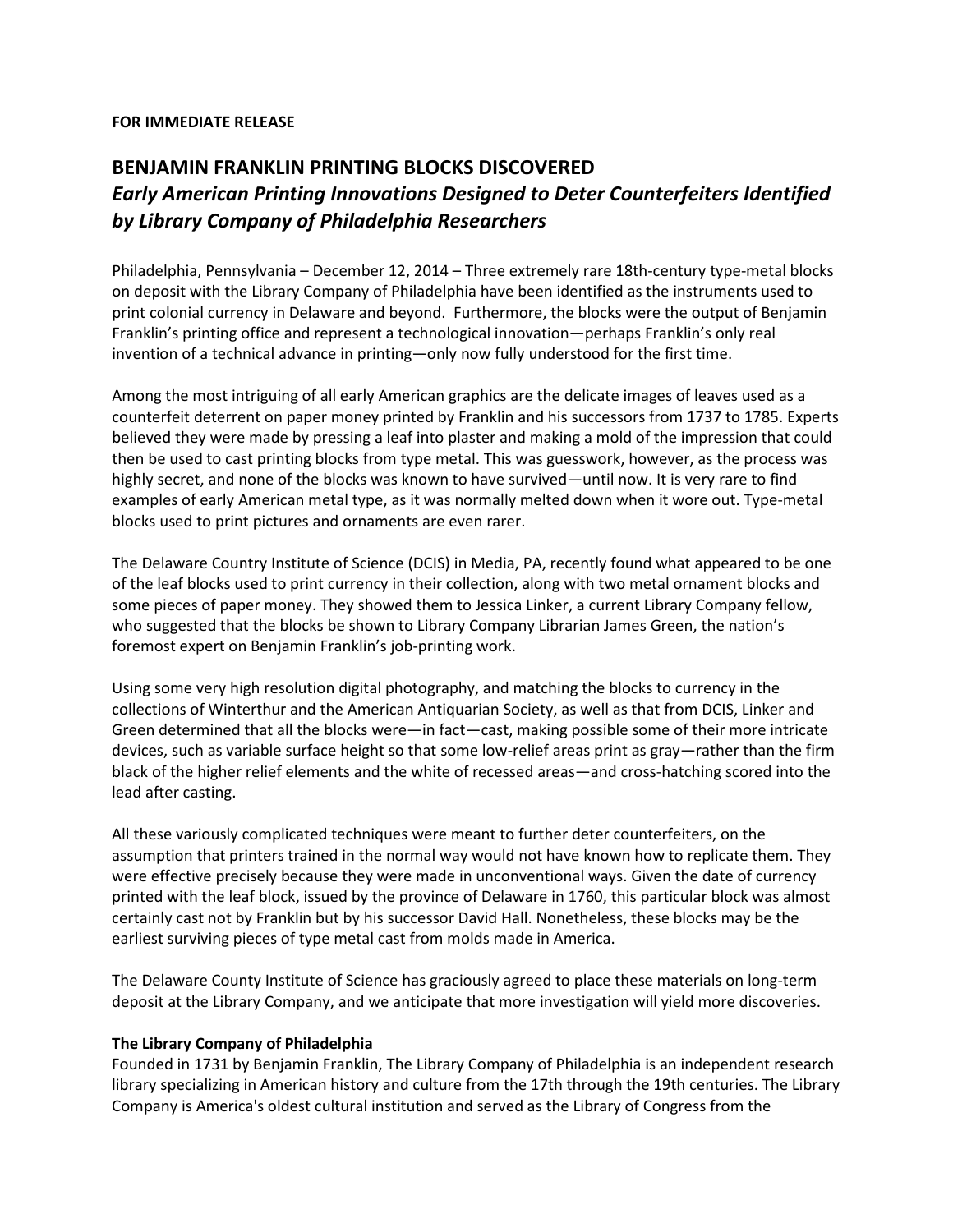Revolutionary War to 1800. It was the largest public library in America until the Civil War and includes the extensive personal libraries of such prominent early American bibliophiles as James Logan. Open to the public free of charge, the Library Company houses an extensive collection of rare books, manuscripts, broadsides, ephemera, prints, photographs, and works of art, and one of the world's largest holdings of early American imprints. Particular strengths of the collection include economic history, women's history, African American history, history of medicine, history of philanthropy, and visual culture. The Library Company promotes access to these collections through fellowships, exhibitions, programs, and online resources. To find out more, please visit [www.librarycompany.org.](http://www.librarycompany.org/)

## **Contact: Alison McMenamin Publicity, Events, and Programs Coordinator amcmenamin@librarycompany.org (215)546-3181**

#### **[http://www.librarycompany.org/](http://www.librarycompany.org/paah/)**

**###**



Leaf block used to print paper money by Franklin and Hall.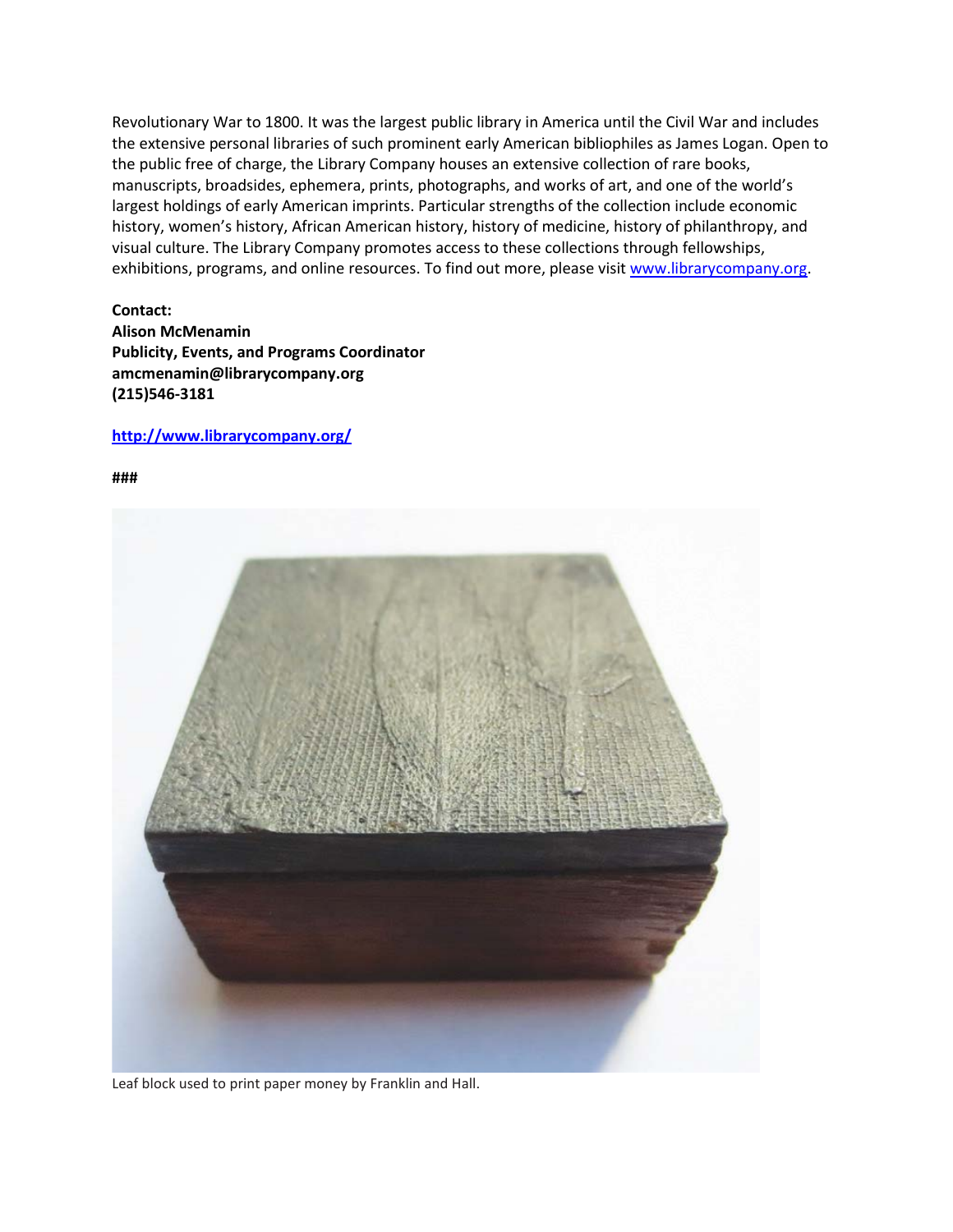

Thirty shilling note issued by the Province of Delaware (Philadelphia: Franklin and Hall, 1760). Courtesy of the American Antiquarian Society.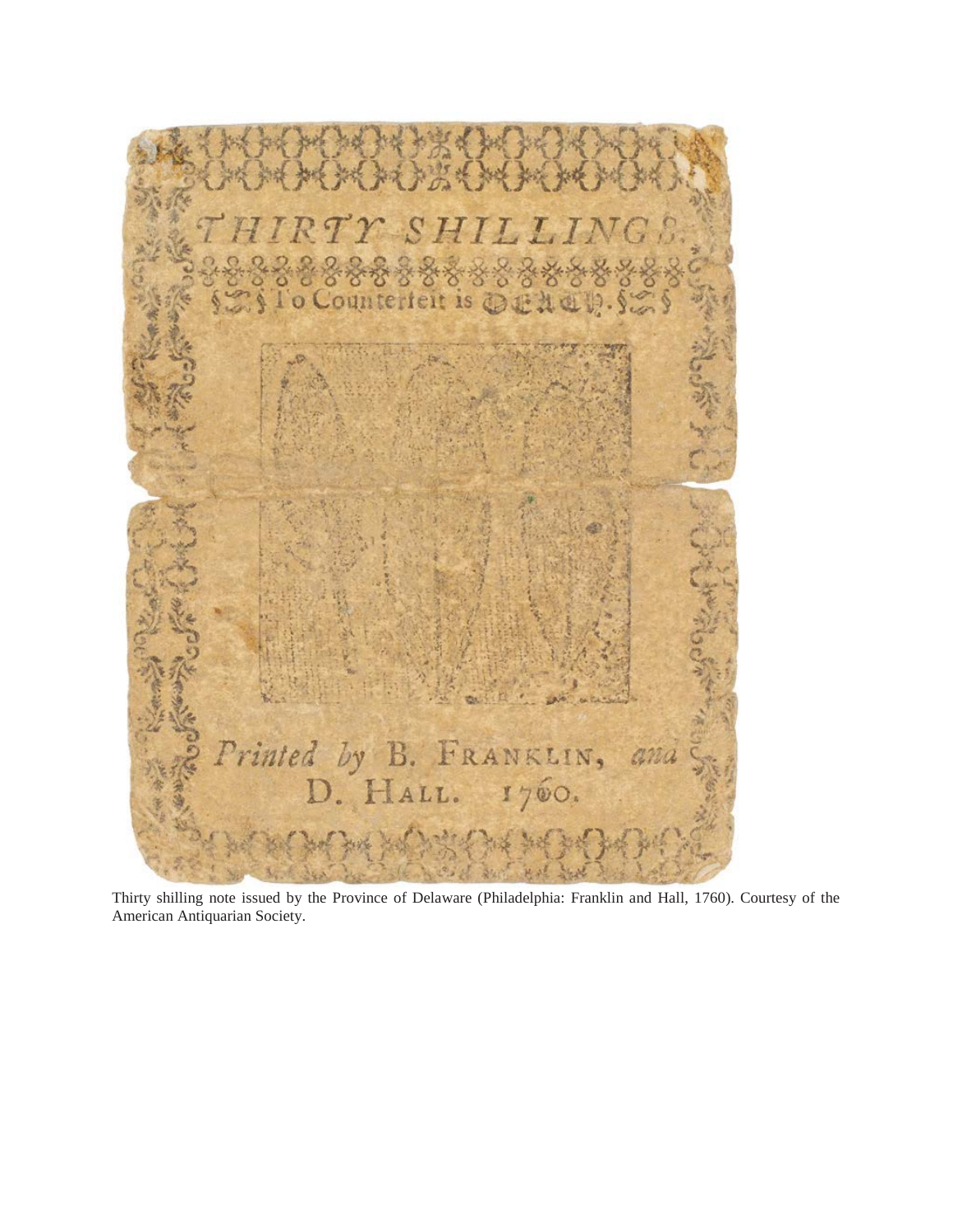

Close-up view of the cross hatching on low relief areas of the type metal block used to print the 1769 10 shilling note for the Province of Delaware.